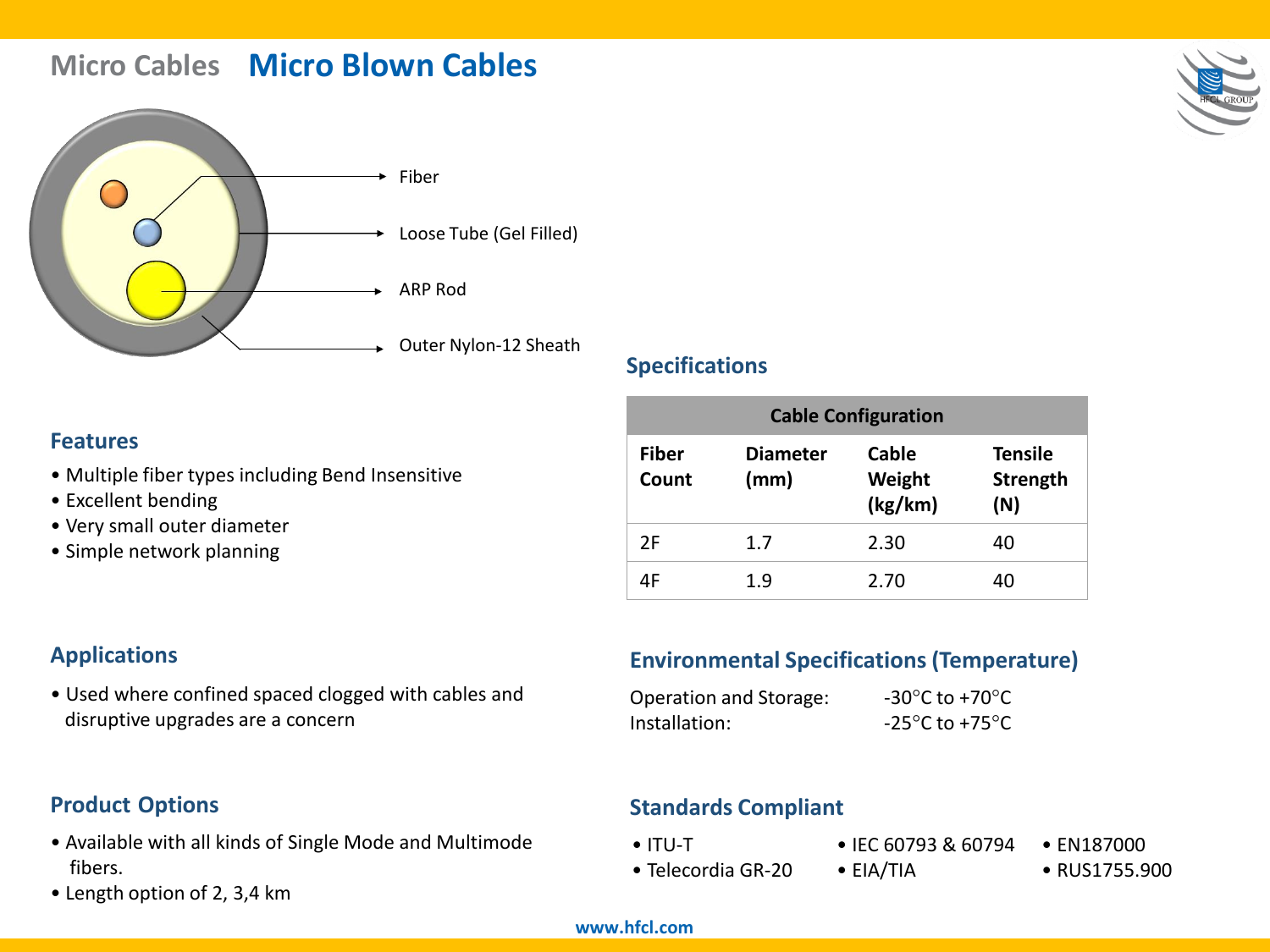# **Micro Cables Micro Blown Cables**



### **Construction Details**

The fibers in the tube are colour-coded for quick and easy identification. With the small diameter tube low friction PE sheath Unitube micro cables are optimized for blowing and best used in mini or micro ducts.

### **Specifications**

| <b>Cable Configuration</b> |                       |                         |                            |                                   |
|----------------------------|-----------------------|-------------------------|----------------------------|-----------------------------------|
|                            | <b>Fiber</b><br>Count | <b>Diameter</b><br>(mm) | Cable<br>Weight<br>(kg/km) | <b>Tensile</b><br>Strength<br>(N) |
|                            | 2/4F                  | 2.5                     | 5.0                        | 80                                |

### **Features**

- Multiple fiber types including Bend Insensitive
- Excellent bending
- Very small outer diameter
- Simple network planning

# **Applications**

• Used where confined spaced clogged with cables and disruptive upgrades are a concern

# **Environmental Specifications (Temperature)**

| Operation and Storage: | -30 $\degree$ C to +70 $\degree$ C  |
|------------------------|-------------------------------------|
| Installation:          | $-25^{\circ}$ C to +75 $^{\circ}$ C |

# **Product Options**

- Available with all kinds of Single Mode and Multimode fibers.
- Length option of 2, 3,4 km

# **Standards Compliant**

- ITU-T
- IEC 60793 & 60794
- Telecordia GR-20 • EIA/TIA

• EN187000 • RUS1755.900

#### **www.hfcl.com**